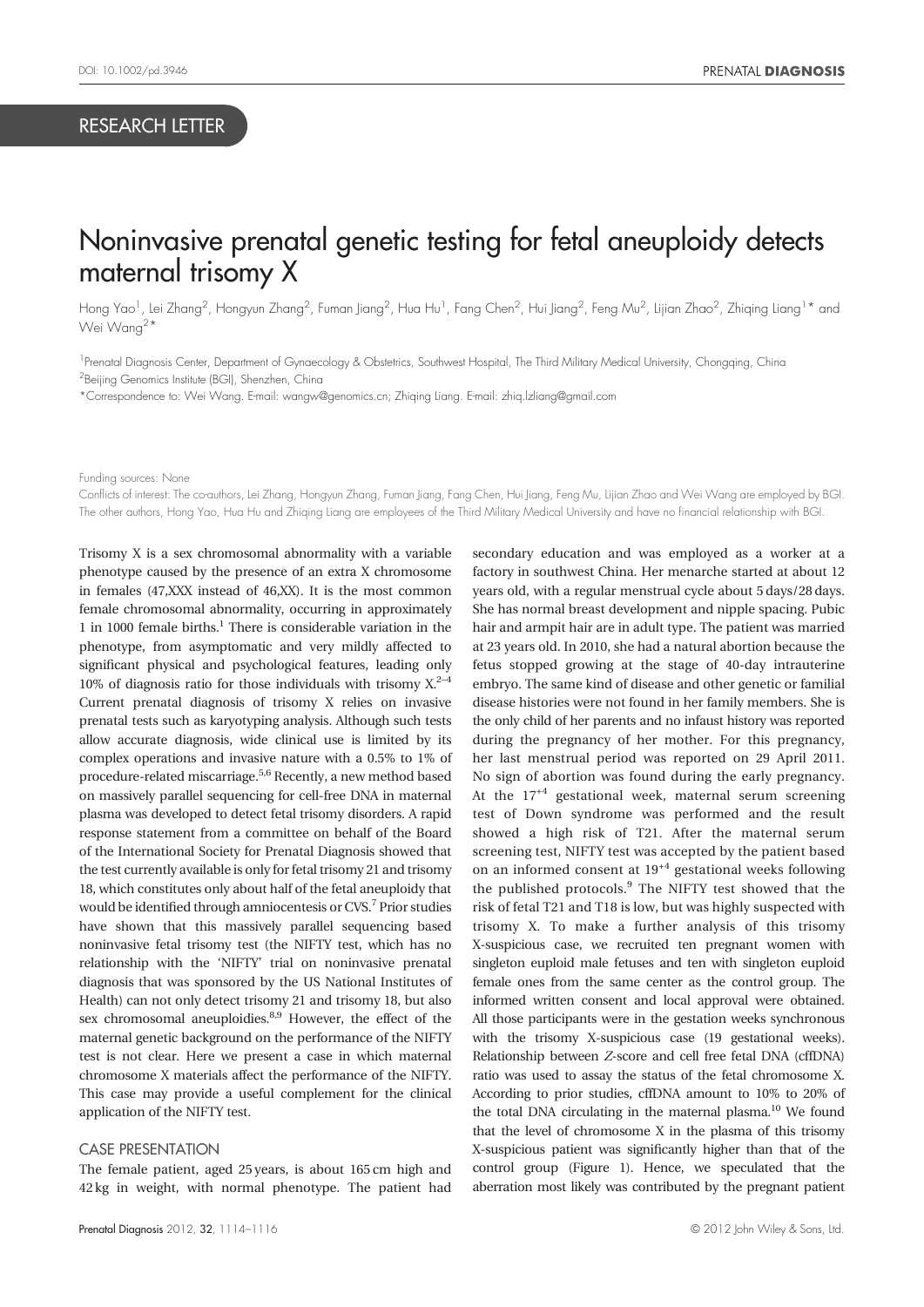

Figure 1 Data analysis for the trisomy X-suspicious case. (A) Z-score distribution for different cffDNA ratio, (B) Z-score distribution for the trisomy X-suspicious case. Relationship between Z-score and cffDNA ratio was used to assay the status of the fetal chromosome X. The Z-scores of those pregnancies with normal female fetus are between  $-2$  and  $+2$  while the Z-scores less than  $-2$  are corresponding to pregnancies carrying normal male fetus. A Z-score >3 (lower blue line, corresponding fetus cell free DNA concentration in maternal serum equals 5%) and <9.68 (upper blue line, corresponding fetus cell free DNA concentration in maternal serum equals 20%) indicates a supernumerary X pregnancy. The chromosome X Z-score for the trisomy X-suspicious was 44.21 (corresponding fetus cell free DNA concentration in maternal serum equals 90%), which is obviously beyond the high limitation of fetus sourced supernumerary X pregnancies

herself, but whether the fetus is normal or not were unclear. A NIFTY post-test genetic counseling was given to the pregnant patient and her families by a senior genetic counselor on the following points, including (1) the formation mechanisms of the trisomy X, possible phenotypic abnormalities, the influence of fertility and treatment; (2) the sensitivity and specificity of the NIFTY test on sex chromosomal abnormalities assessment; (3) current diagnostic approaches for trisomy X in clinical practices. The pregnant patient then decided to take the diagnostic procedures after the counseling, and her peripheral blood cells and amniotic fluid were obtained to perform the karyotyping and fluorescence in situ hybridization analysis at  $22^{+3}$  gestational weeks. Both karyotyping and fluorescence in situ hybridization results showed that this pregnant patient carries a trisomy X condition (Figure 2A) whereas her fetus has normal karyotype (46,XX) (Figure 2B). At 24+5 gestational weeks, ultrasound examination of the fetus was performed and no abnormalities were found: biparietal diameter 62 mm, head circumference 219 mm, abdomen circumference 196 mm, length of femur 42mm, length of humerus 40 mm and cerebellum trans diameter 26mm; with normal heart, liver, kidney, kidney pelvis, stomach, and bladder; two umbilical arterial; maximum amniotic fluid depth 47mm. The fetus was born on 8 February 2012 with normal phenotype with body length of 49 cm, apgar score 10, and there were no other complications.

#### DISCUSSION

Patients with trisomy X display significant variability in developmental delays, learning disabilities, and psychological characteristics. So far, it is not yet possible to predetermine which child will exhibit any or all of these concerns. Prenatal screening and diagnosis of trisomy X is important for parents and physicians to make further education and medical care plans for the trisomy X patients. Patients diagnosed in the prenatal period may have better developmental and educational outcomes and more typical peer relationships in comparison to patients diagnosed in the postnatal period. Recently, the International Society for Prenatal Diagnosis has provided recommendations for best practices in prenatal screening for aneuploidy.<sup>11</sup> The development of the NIFTY test may offer substantial new opportunities to improve performance of prenatal screening of sex chromosomal abnormalities. Here, we demonstrated that the NIFTY test can not only indicate the problems sourced from the fetus side but also the maternal side therefore may affect the performance of the NIFTY test. Even though the NIFTY test plays an increasingly important role in noninvasive prenatal screening, this technique needs further development to meet the complex clinical requirement. Our experience suggests that the fetus chromosomal status cannot be solely determined by the NIFTY test if the parents have chromosomal abnormalities. Alternative diagnosis solutions, such as karyotyping and ultrasound examination, should be applied before final prenatal diagnosis results were given. In the meantime, patients who might be considering the NIFTY test need to receive detailed pretest counseling that explains the benefits, informed consent and some potential genetic condition that may obscure the NIFTY test results may be identified. For those trisomy X patients or patients with trisomy X fetus pregnancies, a post-test genetic counseling is necessary. Couples should be informed of the high frequency of trisomy X and that most patients go undiagnosed, to support them in understanding and accepting that their diagnosis is not an isolated case with a predetermined outcome.

## DETAILS OF ETHICS APPROVAL

Ethics approval was obtained from the ethics committee of BGI-Shenzhen on 20 August 2010.